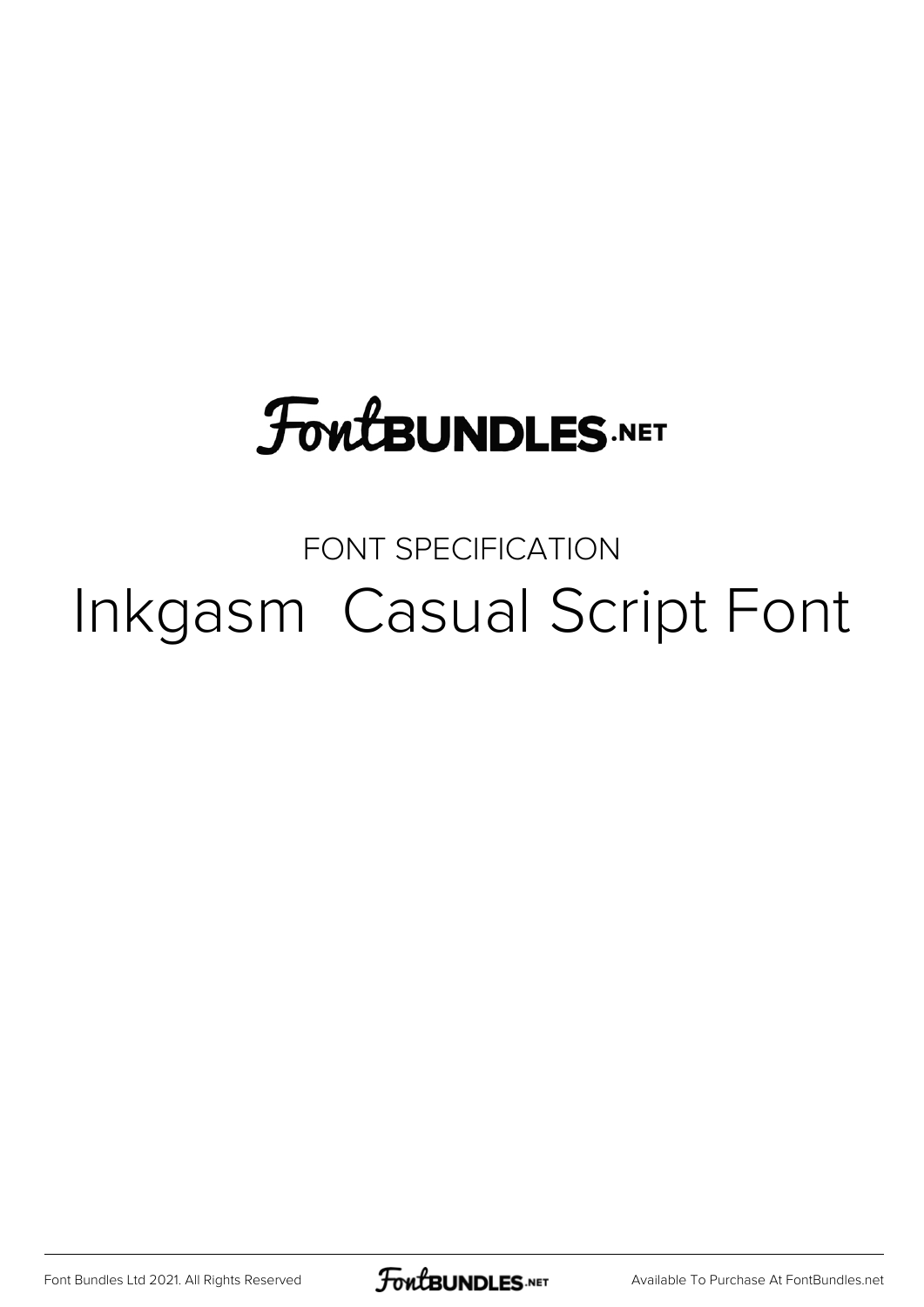## Inkgasm - Regular

**Uppercase Characters** 

ABCDEFGHIJKLMNOPOR  $STU(UU)XU3$ 

Lowercase Characters

**Numbers** 

0123456789

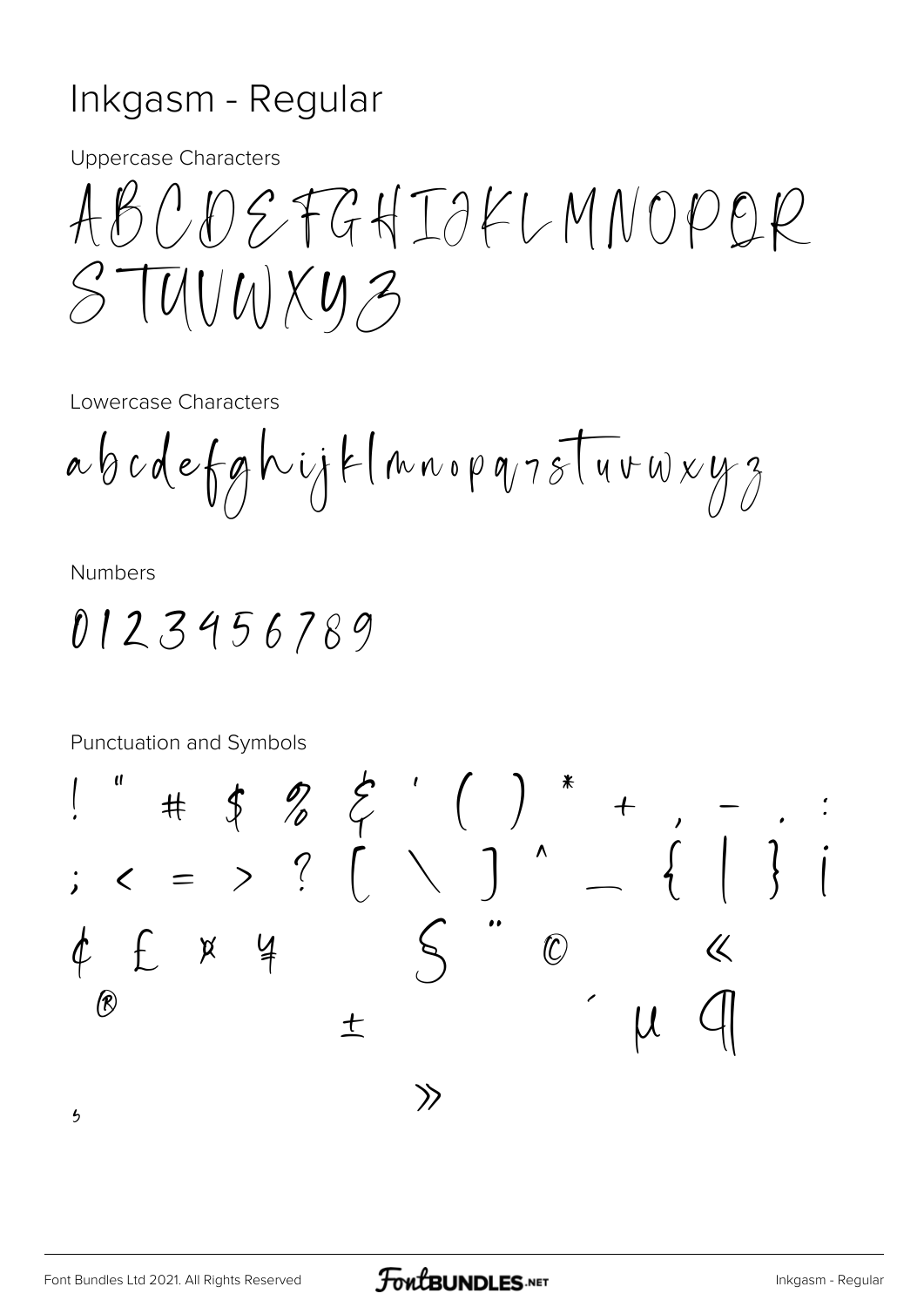All Other Glyphs

À Á Â Ã Ä Å Æ Ç È É Ê Ë Ì Í Î Ï Ð Ñ Ò Ó Ô Õ Ö × Ø Ù Ú Û Ü Ý Þ ß à á â ã ä å æ ç è é ê ë ì í î ï ð ñ ò ó ô õ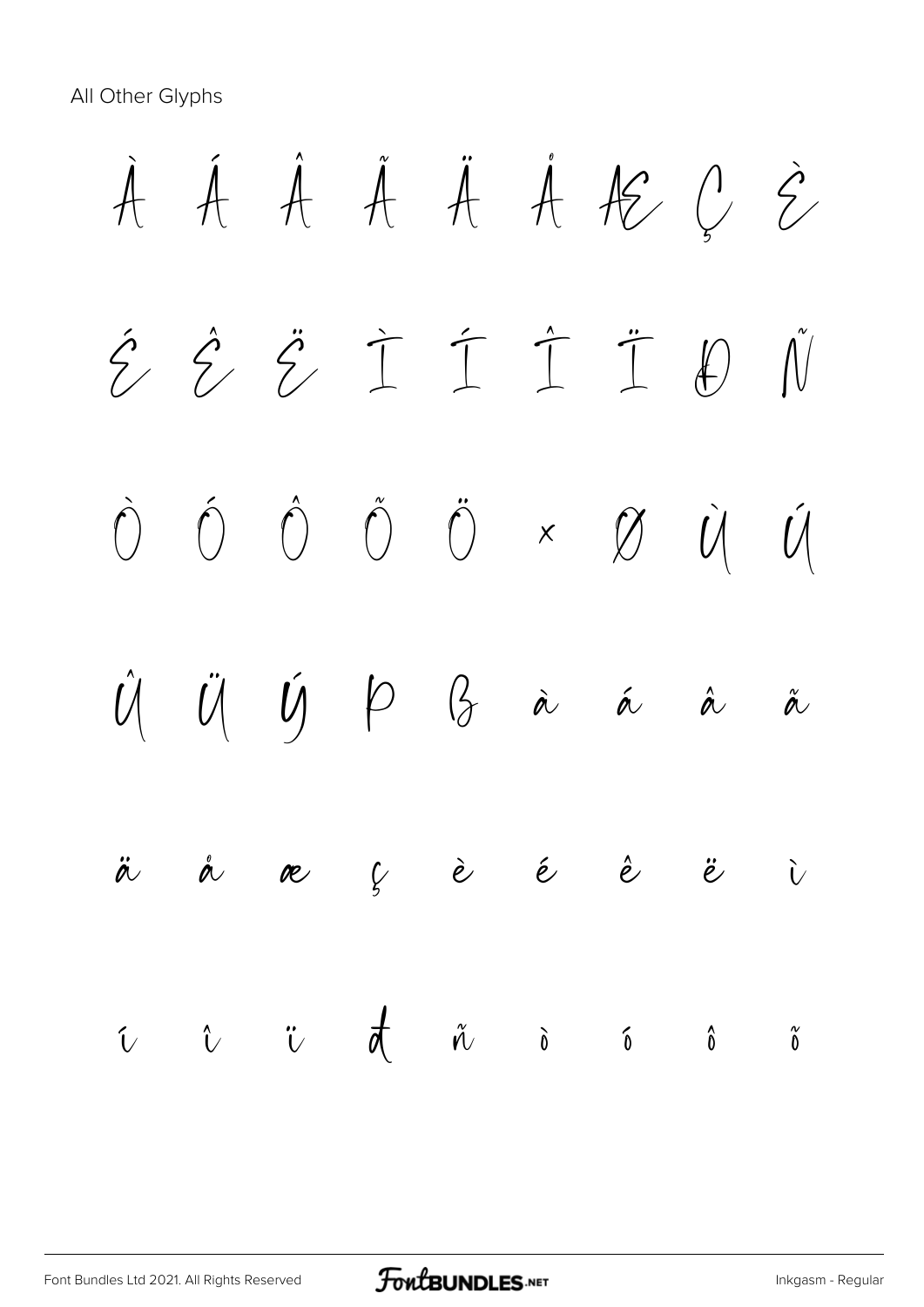

FontBUNDLES.NET